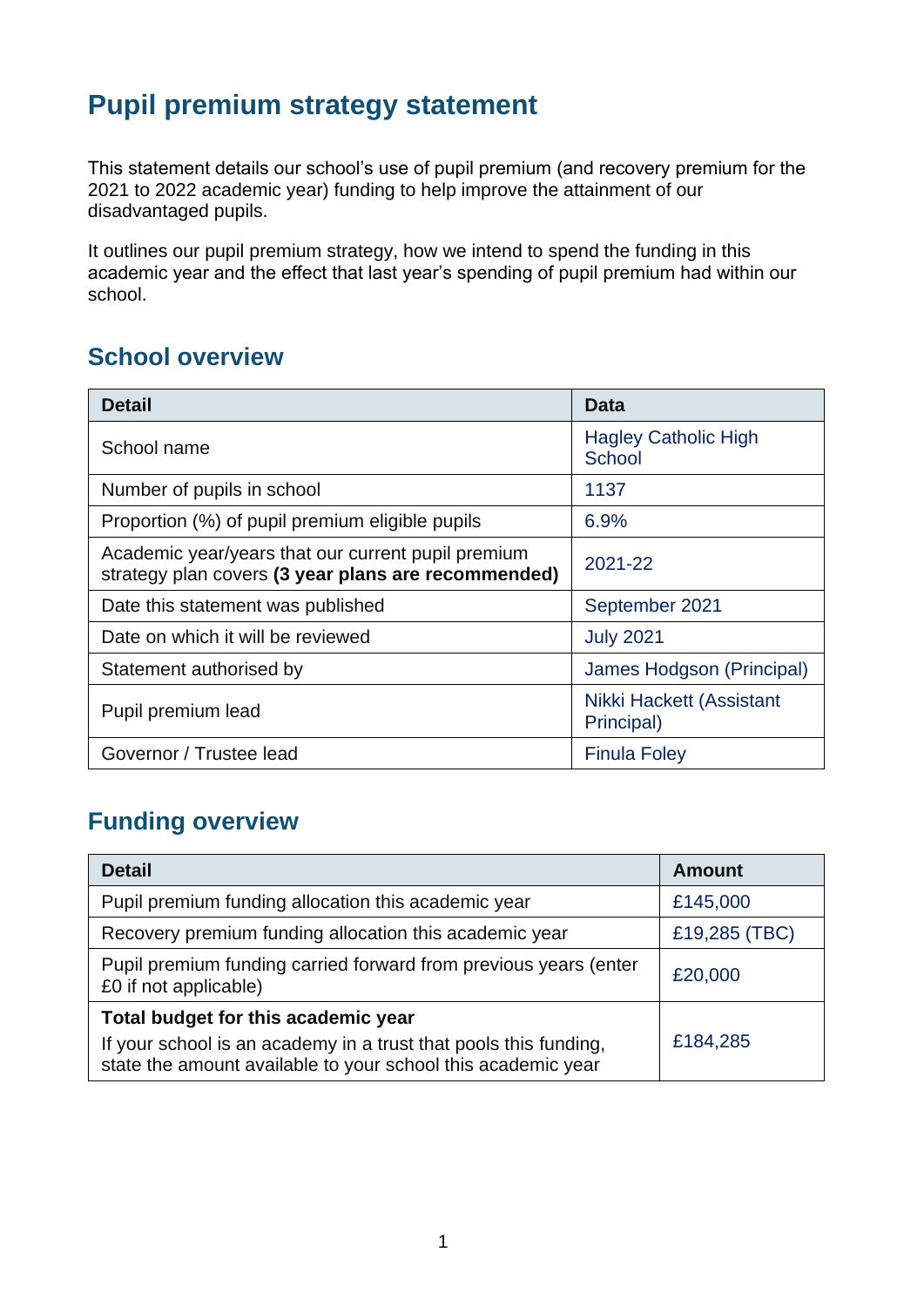# **Part A: Pupil premium strategy plan**

### **Statement of intent**

*Our commitment to ensuring every student at Hagley Catholic High School experiences equal opportunities in every learning and social experience is paramount, and a firm belief that everything is possible and that no one should be disadvantaged by the very best provision for all.*

*Ultimately, we aspire and aim to ensure that disadvantaged students achieve and experience everything on an equal footing to all other students and that any gap is not narrowed, but closed. In that our aims are:*

- *that outcomes are in line with aspirational FFT 20%/5% targets*
- *that attendance is on a par with whole school attendance*
- *that reading ages are in line with national average for all students*
- *and that cultural capital opportunities are experienced on a par with all other students*

*Our plan, as laid out, aims to provide the necessary strategic action to ensure the aims are met and the challenges listed are tackled, through focussed intervention, high quality teaching and learning strategies for all, quality CPD for teachers and a whole school focus on literacy.* 

## **Challenges**

This details the key challenges to achievement that we have identified among our disadvantaged pupils.

| <b>Challenge</b><br>number | <b>Detail of challenge</b>                                                                                                                                                                                                                                 |
|----------------------------|------------------------------------------------------------------------------------------------------------------------------------------------------------------------------------------------------------------------------------------------------------|
|                            | Gaps in learning due to absence through pandemic<br>Disadvantaged attendance has been significantly lower in the previous year<br>due to the impact of the pandemic and has led to a great concern for<br>disadvantaged academic progress                  |
| $\mathcal{P}$              | Absence of targeted provision<br>Investment in targeted intervention has not been in place in previous years<br>and opportunities have been lost to use such interventions to address gaps in<br>skills and knowledge in the core subjects                 |
| 3                          | Lower than usual literacy levels at KS3<br>Assessments, observations and discussion with KS3 pupils indicate that<br>disadvantaged pupils generally have lower levels of reading comprehension<br>than peers. This impacts their progress in all subjects. |
|                            | Lower than average attendance                                                                                                                                                                                                                              |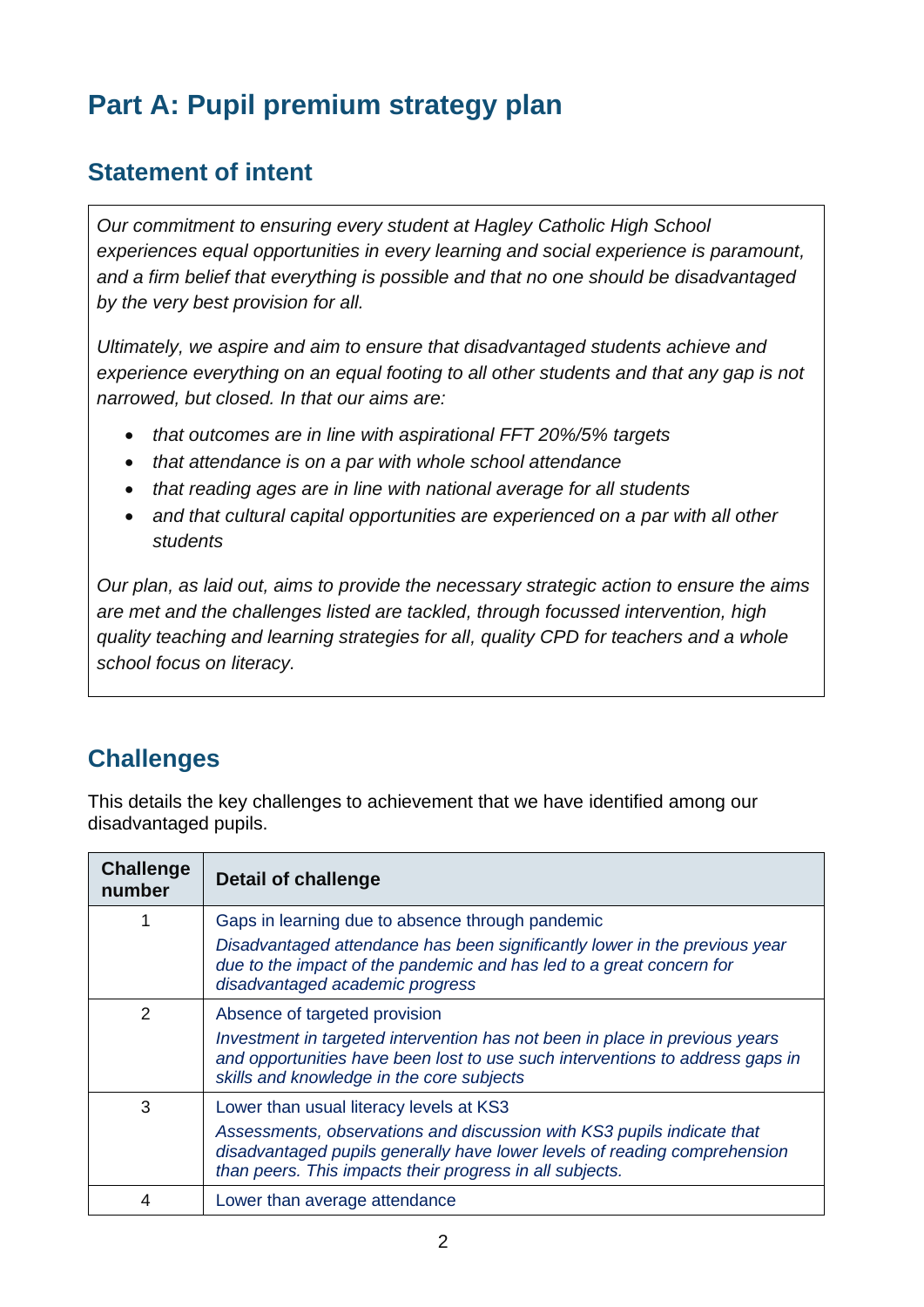|   | Our attendance data over the last 2 years indicates that attendance among<br>disadvantaged pupils has been between 4-5% lower than for non-<br>disadvantaged pupils.                                                                                                                                                                                              |
|---|-------------------------------------------------------------------------------------------------------------------------------------------------------------------------------------------------------------------------------------------------------------------------------------------------------------------------------------------------------------------|
| 5 | Access to school, learning and wider cultural capital opportunities<br>Observations, student and parent voice has identified increasing absence from<br>wider school opportunities, cultural capital and fundamentals of school<br>engagement and opportunities are harder to access, resulting in poorer<br>attendance and isolation due to lack of opportunity. |

#### **Intended outcomes**

This explains the outcomes we are aiming for **by the end of our current strategy plan**, and how we will measure whether they have been achieved.

| Intended outcome                                              | <b>Success criteria</b>                                                                                                            |
|---------------------------------------------------------------|------------------------------------------------------------------------------------------------------------------------------------|
| Improved P8 score for disadvantaged<br>learners in exam years | By the end of the current academic year (21-<br>22) disadvantaged Year 11 P8 score is<br>greater than 0                            |
| Improved average Attainment 8                                 | By the end of the current academic year (21-<br>22) disadvantaged students in Year 11<br>achieve national average for attainment 8 |
| All students targeted Grade 5+ in ENGMA<br>achieve            | At least 59% of all disadvantaged learners<br>achieve 5+                                                                           |
| Improved attendance for disadvantaged<br>learners             | Disadvantaged attendance is above national<br>average                                                                              |
| Bridge gaps in literacy and numeracy                          | Disadvantaged students in Year 7 and 8 are<br>at expected level for reading and maths                                              |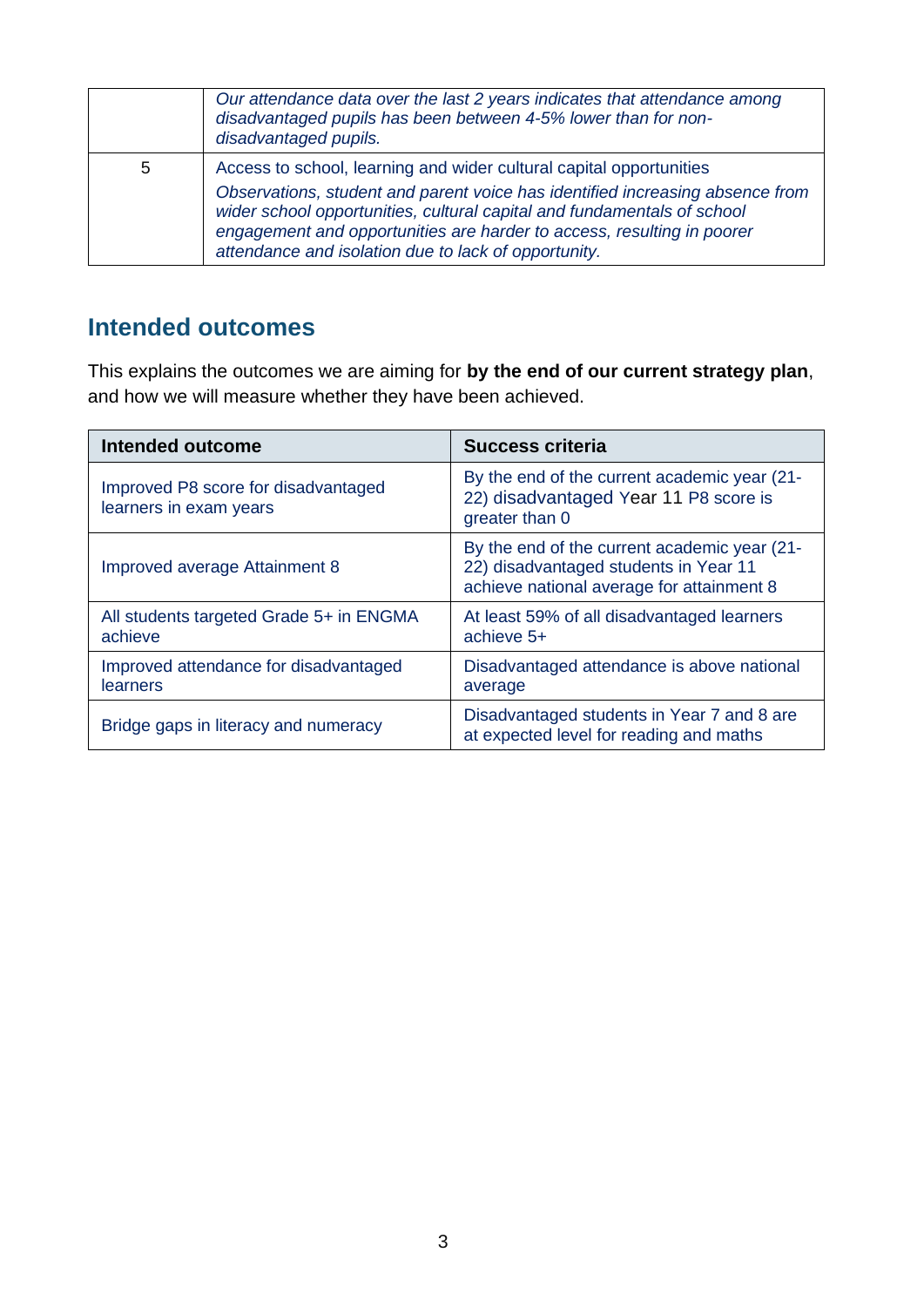## **Activity in this academic year**

This details how we intend to spend our pupil premium (and recovery premium funding) **this academic year** to address the challenges listed above.

#### **Teaching (for example, CPD, recruitment and retention)**

Budgeted cost: £ *75,000*

| <b>Activity</b>                                                                                 | Evidence that supports this approach                      | <b>Challenge</b><br>number(s)<br>addressed |
|-------------------------------------------------------------------------------------------------|-----------------------------------------------------------|--------------------------------------------|
| CPD for all teaching staff:<br>Developing pedagogy<br>through Rosenshine's<br>Principles 5 to 8 | <b>EEF Pupil Premium Guide - case studies</b>             |                                            |
| Teaching literacy across the<br>curriculum                                                      | <b>EEF: Reading comprehension strategies +6</b><br>months | 1, 3                                       |

#### **Targeted academic support (for example, tutoring, one-to-one support structured interventions)**

Budgeted cost: £ *65,000*

| <b>Activity</b>                                   | Evidence that supports this approach                                           | <b>Challenge</b><br>number(s)<br>addressed |
|---------------------------------------------------|--------------------------------------------------------------------------------|--------------------------------------------|
| Employ an English<br>intervention teacher         | EEF: One to One tuition +5 months<br>EEF: Small group tuition +4 months        | 1, 2                                       |
| Weekly Core Intervention for<br>KS4               | <b>EEF:</b> Small group tuition +4 months                                      | 1, 2                                       |
| Tutoring in maths face to face<br>and online      | EEF: One to One tuition +5 months<br><b>EEF: Small group tuition +4 months</b> | 1, 2                                       |
| Reading buddy scheme                              | EEF: Peer tutoring +5 months                                                   | 3                                          |
| After-school and holiday<br>intervention sessions | EEF: Extending school time +2 months                                           | 1, 2                                       |

#### **Wider strategies (for example, related to attendance, behaviour, wellbeing)**

Budgeted cost: £ *44,285*

| <b>Activity</b>                                            | Evidence that supports this approach   | <b>Challenge</b><br>number(s)<br>addressed |
|------------------------------------------------------------|----------------------------------------|--------------------------------------------|
| Develop a culture of<br>POWERful learning and<br>behaviour | EEF: Behaviour Interventions +3 months | 1, 5                                       |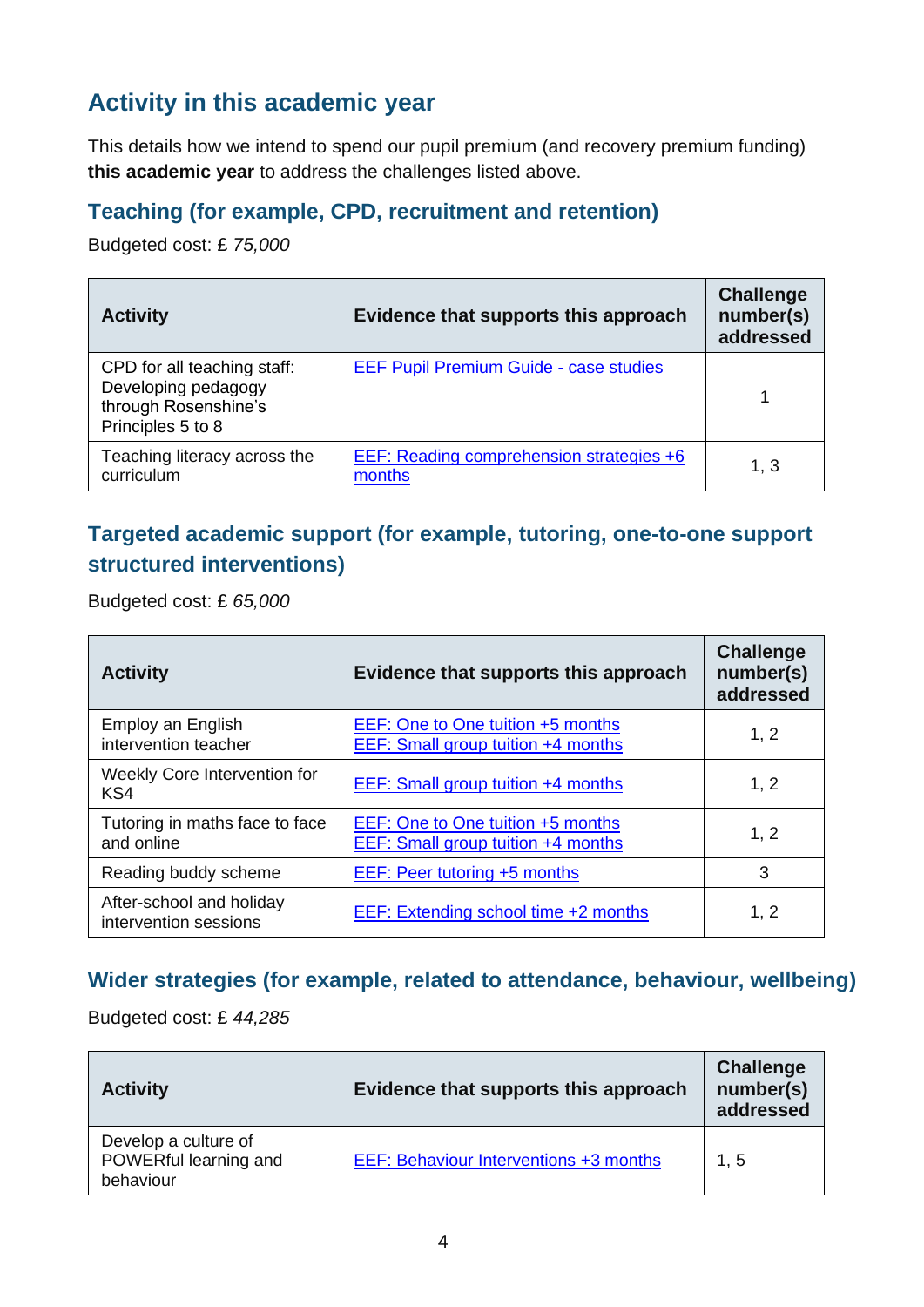| Ensure all avenues are<br>explored to ensure<br>disadvantaged students have<br>an equal access to school,<br>learning and cultural capital<br>opportunities to include<br>uniform and travel subsidies<br>and funded curriculum and<br>enrichment trips | EEF: Digital Technology +4 months | 1, 4, 5 |
|---------------------------------------------------------------------------------------------------------------------------------------------------------------------------------------------------------------------------------------------------------|-----------------------------------|---------|
| Prioritised referral to<br>internal and external<br>counselling support<br>services to include.<br>Safeguarding & Inclusion<br>Officer, School Counsellor<br>and the Malachi Trust                                                                      |                                   | 4, 5    |

## **Total budgeted cost: £** *184,285*